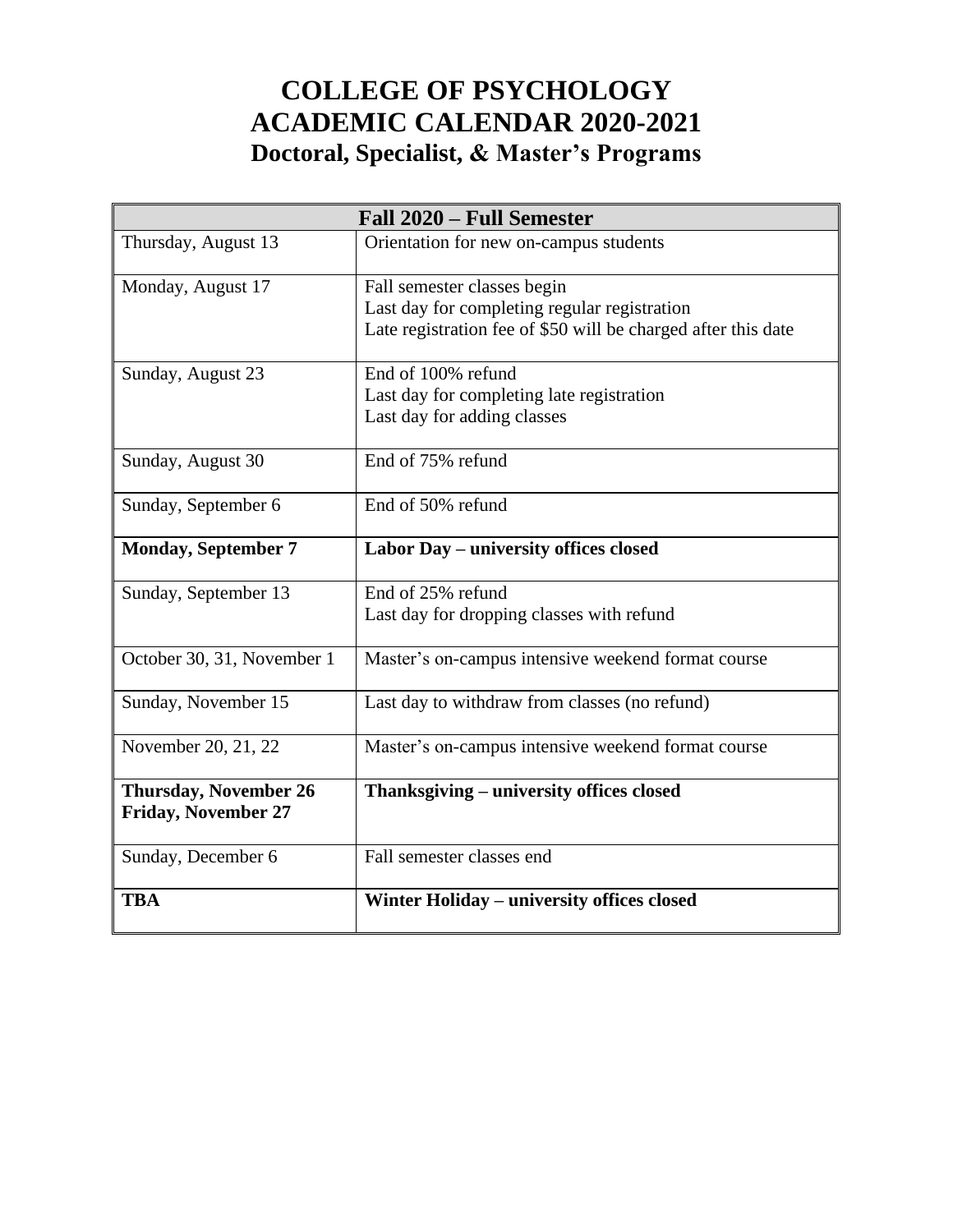|                            | Fall I 2020 (8-Week / Intensive Weekend Format)                                                                                       |
|----------------------------|---------------------------------------------------------------------------------------------------------------------------------------|
| Monday, August 17          | Fall I classes begin<br>Last day for completing regular registration<br>Late registration fee of \$50 will be charged after this date |
| Sunday, August 23          | End of 100% refund<br>Last day for completing late registration<br>Last day for adding classes                                        |
| Sunday, August 30          | End of 75% refund                                                                                                                     |
| Sunday, September 6        | End of 50% refund                                                                                                                     |
| <b>Monday, September 7</b> | Labor Day – university offices closed                                                                                                 |
| September 11, 12, 13       | Intensive weekend-format class meeting<br>(School Psychology, Clinical Mental Health Counseling,<br>School Counseling)                |
| Sunday, September 13       | End of 25% refund<br>Last day for dropping classes with refund                                                                        |
| Sunday, September 20       | Last day to withdraw from classes (no refund)                                                                                         |
| October 9, 10, 11          | Intensive weekend-format class meeting<br>(School Psychology, Clinical Mental Health Counseling,<br>School Counseling)                |
| Sunday, October 11         | Fall I classes end                                                                                                                    |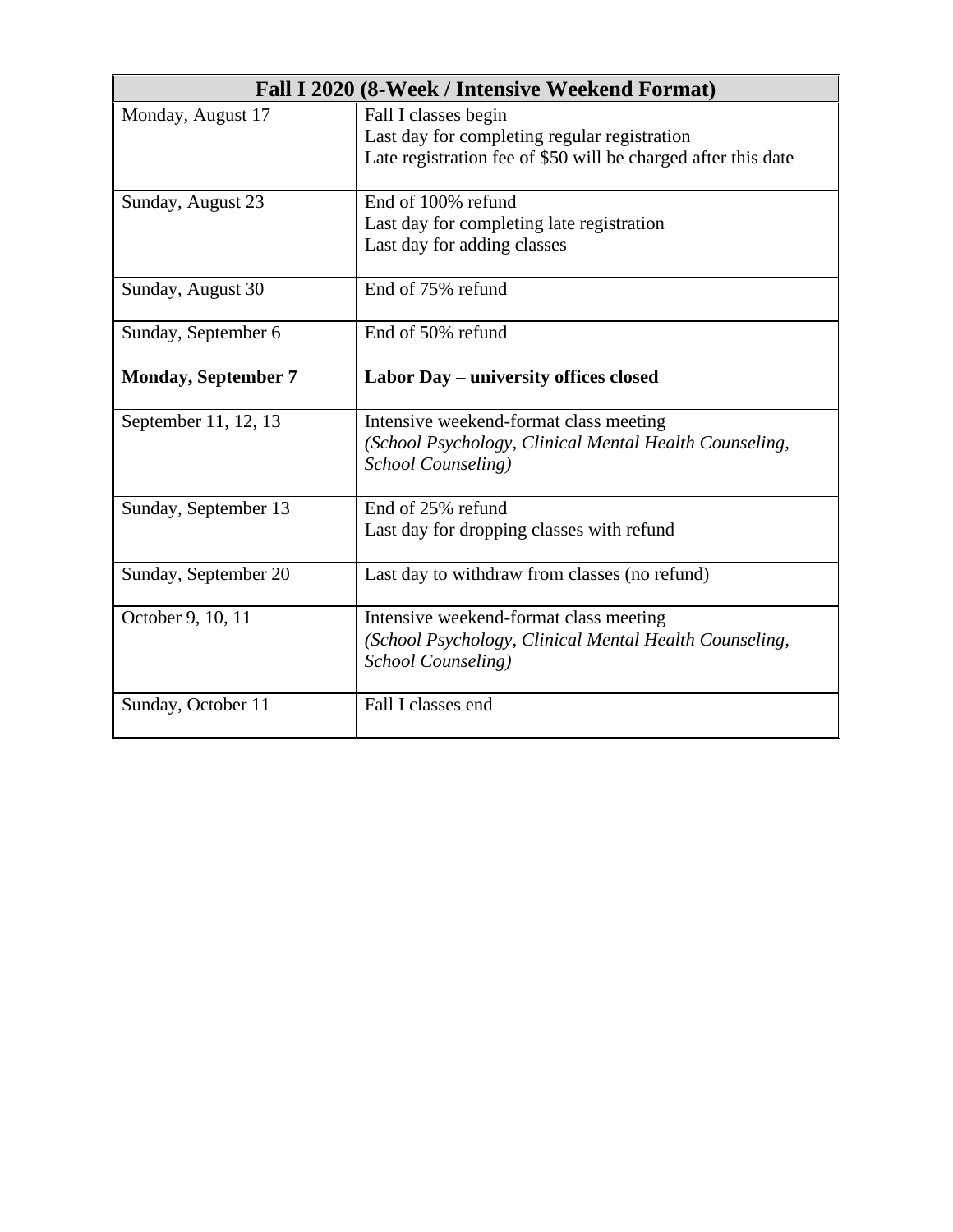|                                                            | Fall II 2020 (8-Week / Intensive Weekend Format)                                                                                       |  |
|------------------------------------------------------------|----------------------------------------------------------------------------------------------------------------------------------------|--|
| Monday, October 12                                         | Fall II classes begin<br>Last day for completing regular registration<br>Late registration fee of \$50 will be charged after this date |  |
| Sunday, October 18                                         | End of 100% refund<br>Last day for completing late registration<br>Last day for adding classes                                         |  |
| Sunday, October 25                                         | End of 75% refund                                                                                                                      |  |
| Sunday, November 1                                         | End of 50% refund                                                                                                                      |  |
| Sunday, November 8                                         | End of 25% refund<br>Last day for dropping classes with refund                                                                         |  |
| November 13, 14, 15                                        | Intensive weekend-format class meeting<br>(School Psychology Clinical Mental Health Counseling,<br>School Counseling)                  |  |
| Sunday, November 15                                        | Last day to withdraw from classes (no refund)                                                                                          |  |
| <b>Thursday, November 26</b><br><b>Friday, November 27</b> | Thanksgiving – university offices closed                                                                                               |  |
| December 4, 5, 6                                           | Intensive weekend-format class meeting<br>(School Psychology, Clinical Mental Health Counseling,<br>School Counseling)                 |  |
| Sunday, December 6                                         | Fall II semester classes end                                                                                                           |  |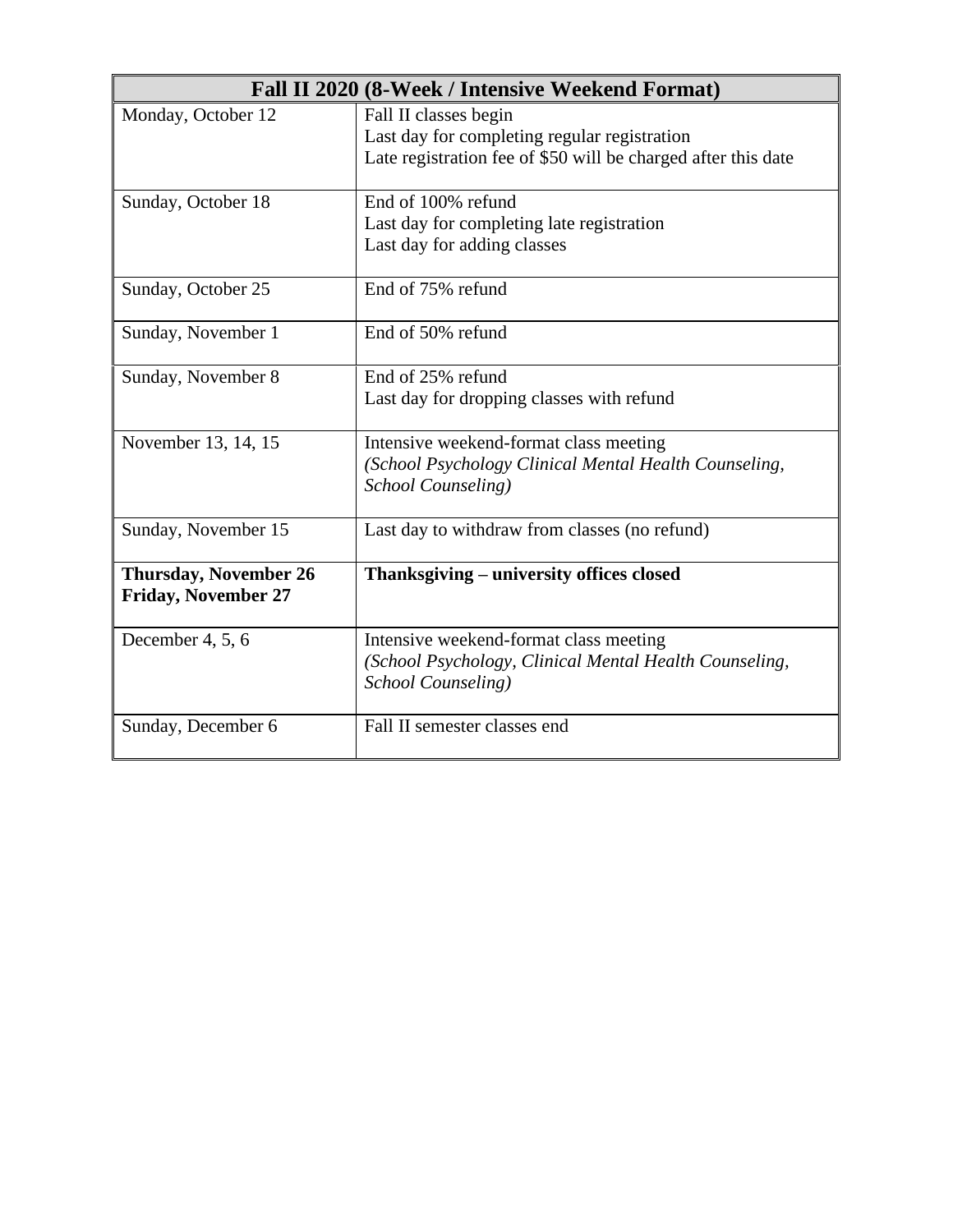| Winter 2021 – Full Semester |                                                                                                                                                |  |
|-----------------------------|------------------------------------------------------------------------------------------------------------------------------------------------|--|
| <b>TBA</b>                  | Winter Holiday - university offices closed                                                                                                     |  |
| Monday, January 4           | University offices reopen                                                                                                                      |  |
| Monday, January 4           | Winter semester classes begin<br>Last day for completing regular registration<br>Late registration fee of \$50 will be charged after this date |  |
| Sunday, January 10          | End of 100% refund<br>Last day for completing late registration<br>Last day for adding classes                                                 |  |
| Sunday, January 17          | End of 75% refund                                                                                                                              |  |
| <b>Monday, January 18</b>   | Martin L. King, Jr. Day – university offices closed                                                                                            |  |
| Sunday, January 24          | End of 50% refund                                                                                                                              |  |
| Sunday, January 31          | End of 25% refund<br>Last day for dropping classes with refund                                                                                 |  |
| February 5, 6, 7            | Master's on-campus intensive weekend format course                                                                                             |  |
| February 26, 27, 28         | Master's on-campus intensive weekend format course                                                                                             |  |
| March 1 - March 7           | <b>Spring Break</b>                                                                                                                            |  |
| Sunday, April 11            | Last day to withdraw from classes (no refund)                                                                                                  |  |
| Sunday, May 2               | Winter semester classes end                                                                                                                    |  |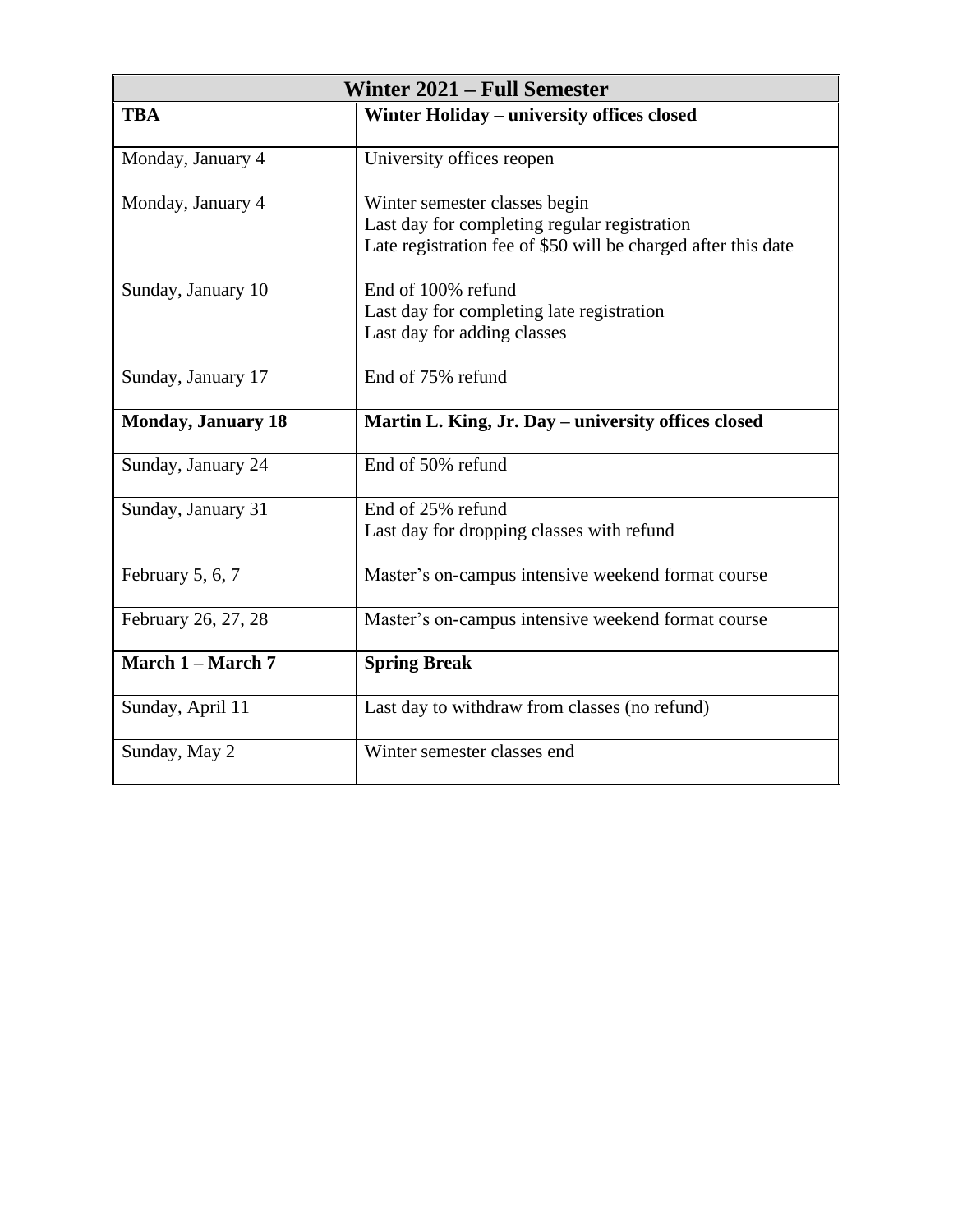|                           | Winter I 2021 (8-Week / Intensive Weekend Format)                                                                                       |
|---------------------------|-----------------------------------------------------------------------------------------------------------------------------------------|
| Monday, January 4         | Winter I classes begin<br>Last day for completing regular registration<br>Late registration fee of \$50 will be charged after this date |
| Sunday, January 10        | End of 100% refund<br>Last day for completing late registration<br>Last day for adding classes                                          |
| Sunday, January 17        | End of 75% refund                                                                                                                       |
| <b>Monday, January 18</b> | Martin L. King, Jr. Day – university offices closed                                                                                     |
| Sunday, January 24        | End of 50% refund                                                                                                                       |
| January 29, 30, 31        | Intensive weekend-format class meeting<br>(School Psychology, Clinical Mental Health Counseling,<br>School Counseling)                  |
| Sunday, January 31        | End of 25% refund<br>Last day for dropping classes with refund                                                                          |
| Sunday, February 7        | Last day to withdraw from classes (no refund)                                                                                           |
| February 19, 20, 21       | Intensive weekend-format class meeting<br>(School Psychology, Clinical Mental Health Counseling,<br>School Counseling)                  |
| Sunday, February 28       | Winter I classes end                                                                                                                    |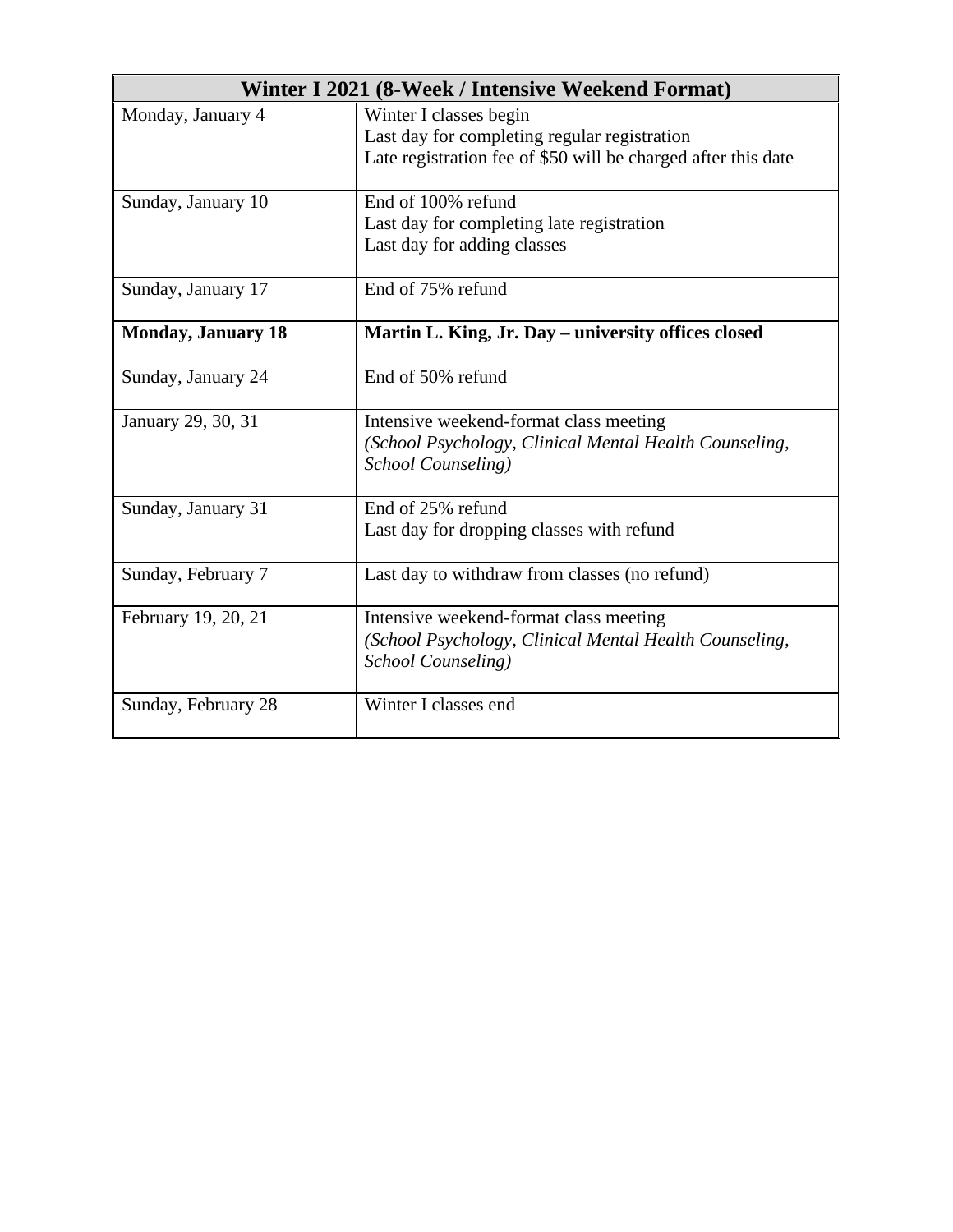| Winter II 2021 (8-Week / Intensive Weekend Format) |                                                               |
|----------------------------------------------------|---------------------------------------------------------------|
| Monday, March 8                                    | Winter II classes begin                                       |
|                                                    | Last day for completing regular registration                  |
|                                                    | Late registration fee of \$50 will be charged after this date |
| Sunday, March 14                                   | End of 100% refund                                            |
|                                                    | Last day for completing late registration                     |
|                                                    | Last day for adding classes                                   |
| Sunday, March 21                                   | End of 75% refund                                             |
| Sunday, March 28                                   | End of 50% refund                                             |
| Sunday, April 4                                    | End of 25% refund                                             |
|                                                    | Last day for dropping classes with refund                     |
| April 9, 10, 11                                    | Intensive weekend-format class meeting                        |
|                                                    | (School Psychology, Clinical Mental Health Counseling,        |
|                                                    | School Counseling)                                            |
| Sunday, April 11                                   | Last day to withdraw from classes (no refund)                 |
| April 30, May 1, 2                                 | Intensive weekend-format class meeting                        |
|                                                    | (School Psychology, Clinical Mental Health Counseling,        |
|                                                    | School Counseling)                                            |
| Sunday, May 2                                      | Winter II semester classes end                                |
|                                                    |                                                               |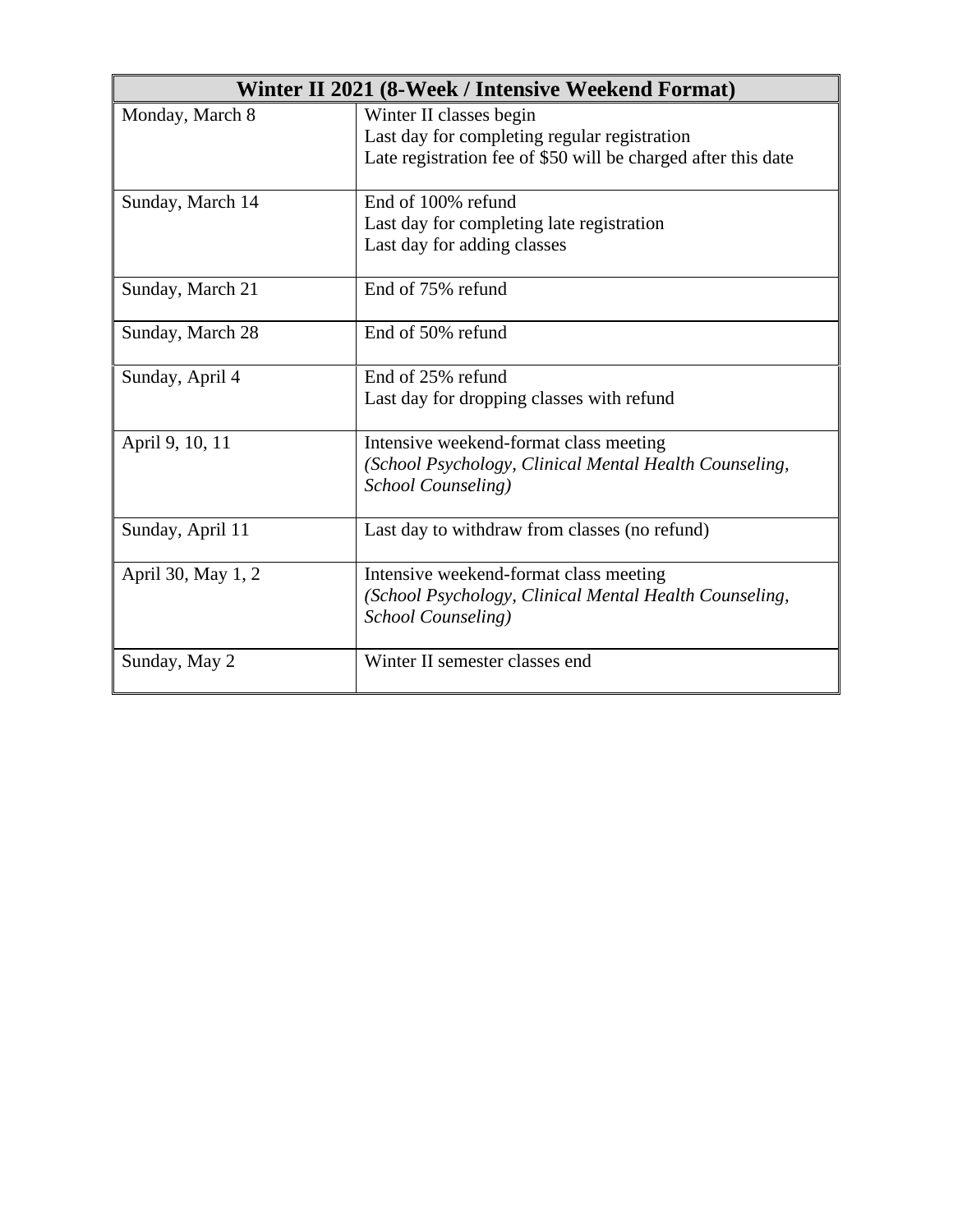|                       | Summer 2021 – Full Semester                                                                                                                    |
|-----------------------|------------------------------------------------------------------------------------------------------------------------------------------------|
| Monday, May 10        | Summer semester classes begin<br>Last day for completing regular registration<br>Late registration fee of \$50 will be charged after this date |
| Sunday, May 16        | End of 100% refund<br>Last day for completing late registration<br>Last day for adding classes                                                 |
| Sunday, May 23        | End of 75% refund                                                                                                                              |
| Sunday, May 30        | End of 50% refund                                                                                                                              |
| Monday, May 31        | Memorial Day - university offices closed                                                                                                       |
| Sunday, June 6        | End of 25% refund<br>Last day for dropping classes with refund                                                                                 |
| <b>Sunday, July 4</b> | Independence Day – university offices closed                                                                                                   |
| Monday, July 5        | Independence Day (Observed) – university offices closed                                                                                        |
| July 16, 17, 18       | Master's on-campus intensive weekend format course                                                                                             |
| Sunday, July 25       | Last day to withdraw from classes (no refund)                                                                                                  |
| August 6, 7, 8        | Master's on-campus intensive weekend format course                                                                                             |
| Sunday, August 15     | Summer semester classes end                                                                                                                    |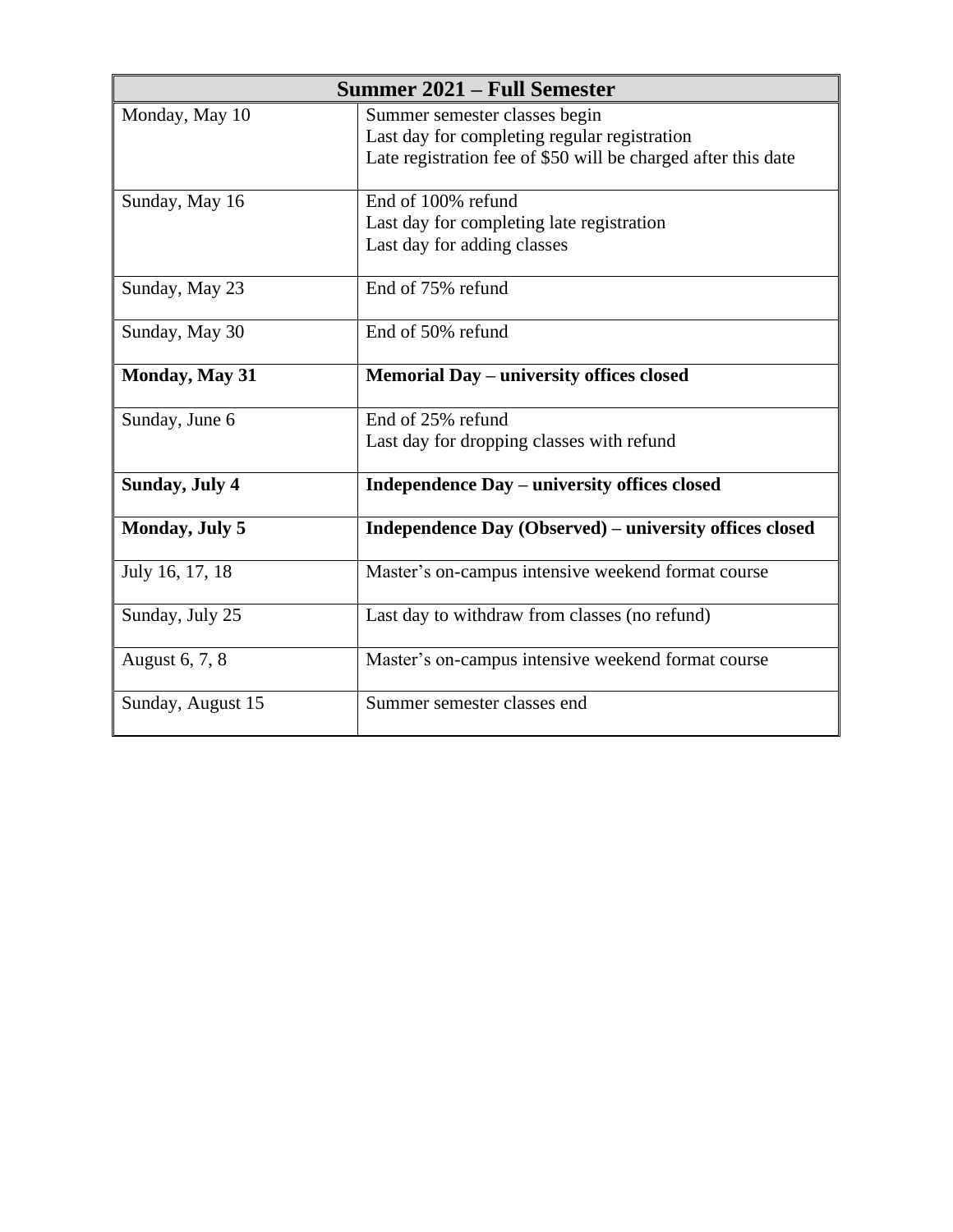|                       | <b>Summer I 2021 (8-Week / Intensive Weekend Format)</b>      |
|-----------------------|---------------------------------------------------------------|
| Monday, May 10        | Summer I classes begin                                        |
|                       | Last day for completing regular registration                  |
|                       | Late registration fee of \$50 will be charged after this date |
| Sunday, May 16        | End of 100% refund                                            |
|                       | Last day for completing late registration                     |
|                       | Last day for adding classes                                   |
| Sunday, May 23        | End of 75% refund                                             |
| Sunday, May 30        | End of 50% refund                                             |
| <b>Monday, May 31</b> | Memorial Day – university offices closed                      |
| June 4, 5, 6          | Intensive weekend-format class meeting                        |
|                       | (School Psychology, Clinical Mental Health Counseling,        |
|                       | School Counseling)                                            |
| Sunday, June 6        | End of 25% refund                                             |
|                       | Last day for dropping classes with refund                     |
|                       | Last day to withdraw from classes                             |
| June 25, 26, 27       | Intensive weekend-format class meeting                        |
|                       | (School Psychology, Clinical Mental Health Counseling,        |
|                       | School Counseling)                                            |
| Sunday, June 27       | Summer I classes end                                          |
|                       |                                                               |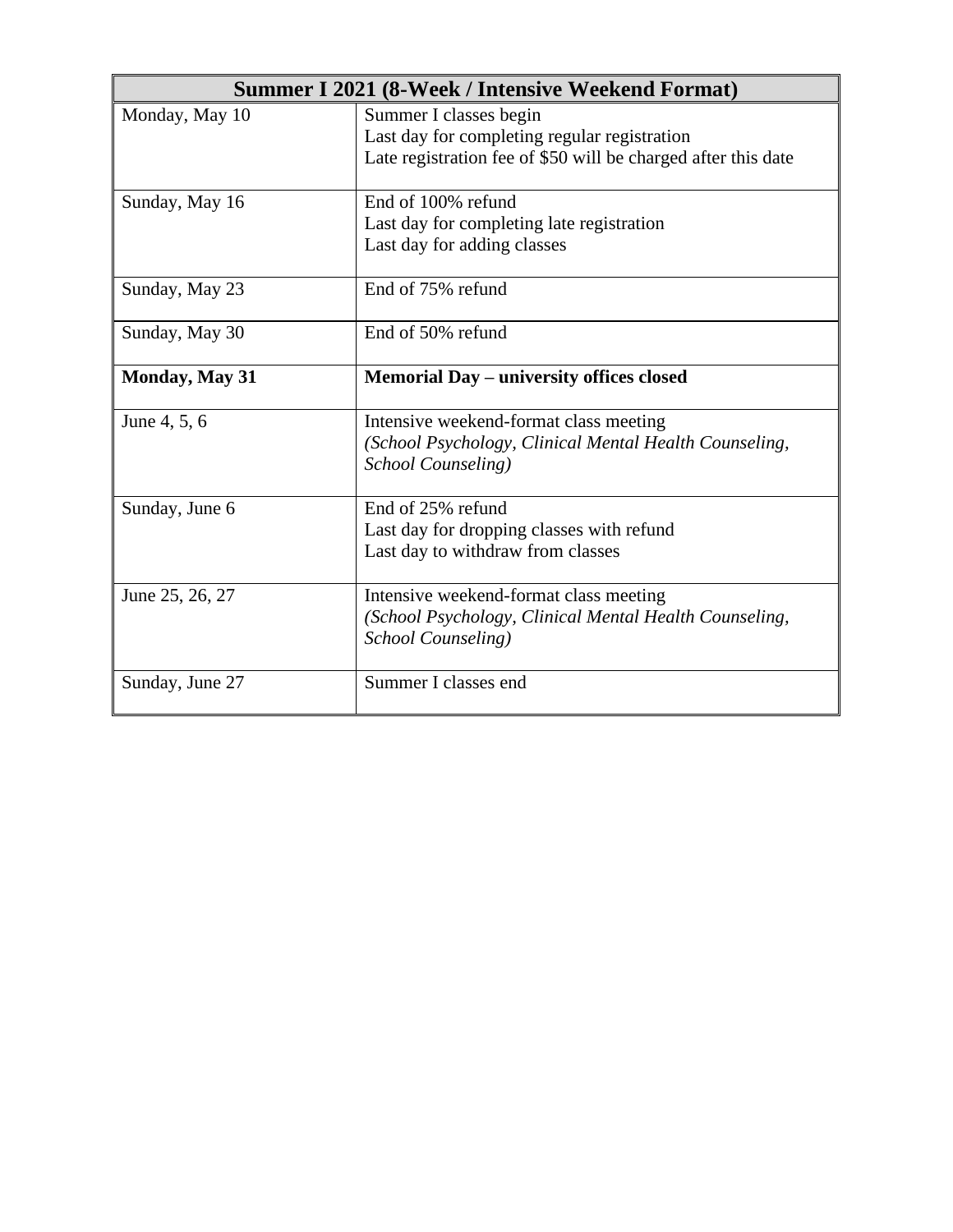| <b>Summer II 2021 (8-Week / Intensive Weekend Format)</b> |                                                                                                                                                   |  |
|-----------------------------------------------------------|---------------------------------------------------------------------------------------------------------------------------------------------------|--|
| Monday, June 28                                           | Summer II semester classes begin<br>Last day for completing regular registration<br>Late registration fee of \$50 will be charged after this date |  |
| Sunday, July 4                                            | End of 100% refund<br>Last day for completing late registration<br>Last day for adding classes                                                    |  |
| <b>Sunday, July 4</b>                                     | <b>Independence Day – university offices closed</b>                                                                                               |  |
| Sunday, July 5                                            | Independence Day (Observed) – university offices closed                                                                                           |  |
| Sunday, July 11                                           | End of 75% refund                                                                                                                                 |  |
| Sunday, July 18                                           | End of 50% refund                                                                                                                                 |  |
| July 23, 24, 25                                           | Intensive weekend-format class meeting<br>(School Psychology Clinical Mental Health Counseling,<br>School Counseling)                             |  |
| Sunday, July 25                                           | End of 25% refund<br>Last day for dropping classes with refund<br>Last day to withdraw from classes                                               |  |
| August 13, 14, 15                                         | Intensive weekend-format class meeting<br>(School Psychology, Clinical Mental Health Counseling,<br>School Counseling)                            |  |
| Sunday, August 15                                         | Summer II semester classes end                                                                                                                    |  |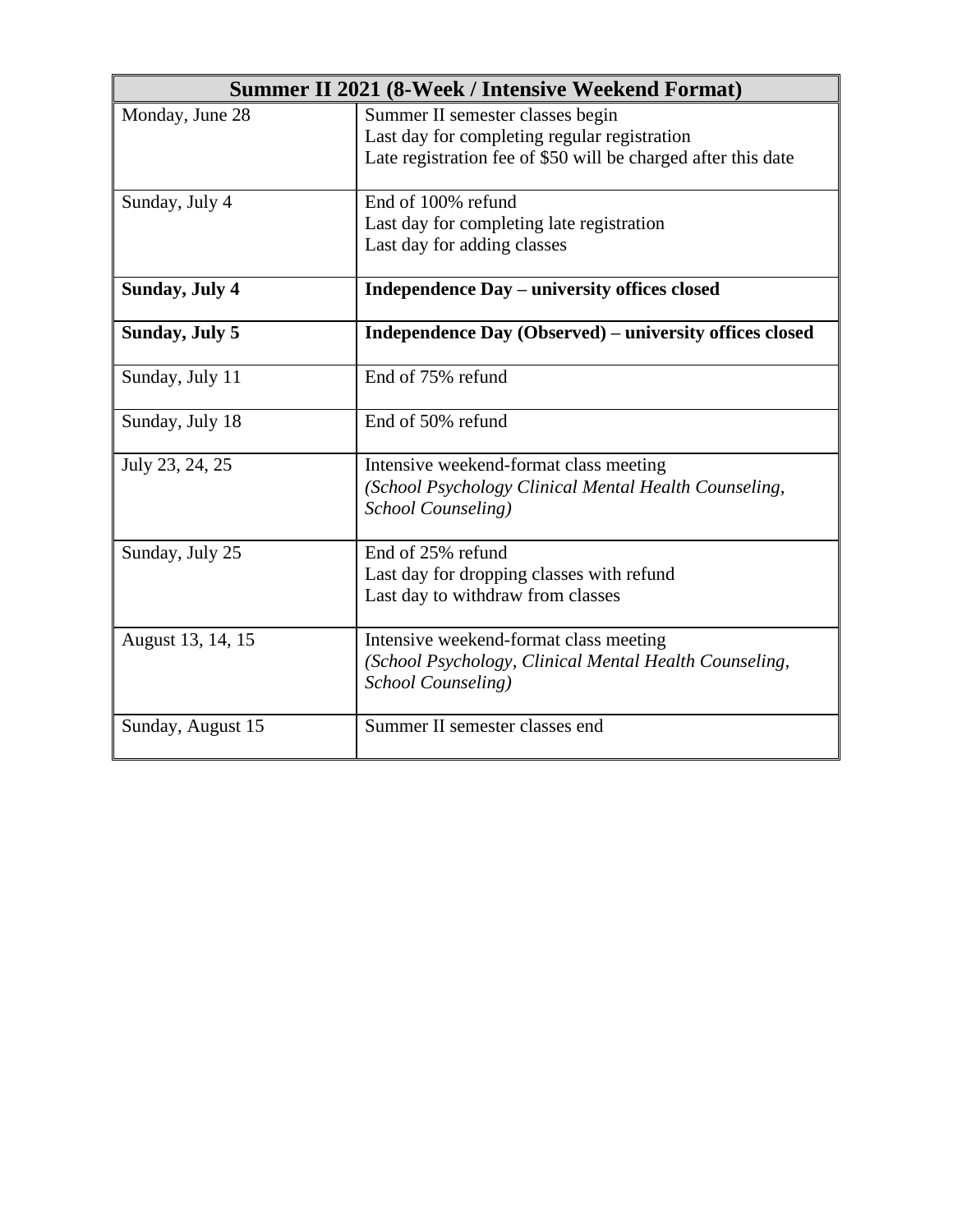## **M.S. in Counseling (Online Programs)**

### **Fall 2020**

August 17 – December 6, 2020

October 16-18: Residential Institute – Ft. Lauderdale *(Online Clinical Mental Health Counseling students enrolled in PYCL 0511)*

October 23-25: Residential Institute – Orlando *(Online Clinical Mental Health Counseling students enrolled in PYCL 0511)*

#### **Winter 2021**

January 4 – May 2, 2021

February 5-7: Residential Institute – Ft. Lauderdale *(Online Clinical Mental Health Counseling students enrolled in PYCL 0511)*

February 12-14: Residential Institute – Orlando *(Online Clinical Mental Health Counseling students enrolled in PYCL 0511)*

#### **Summer 2021**

May 10 – August 15, 2021

June 11-13: Residential Institute – Ft. Lauderdale & Orlando *(Online Clinical Mental Health Counseling students enrolled in PYCL 0511)*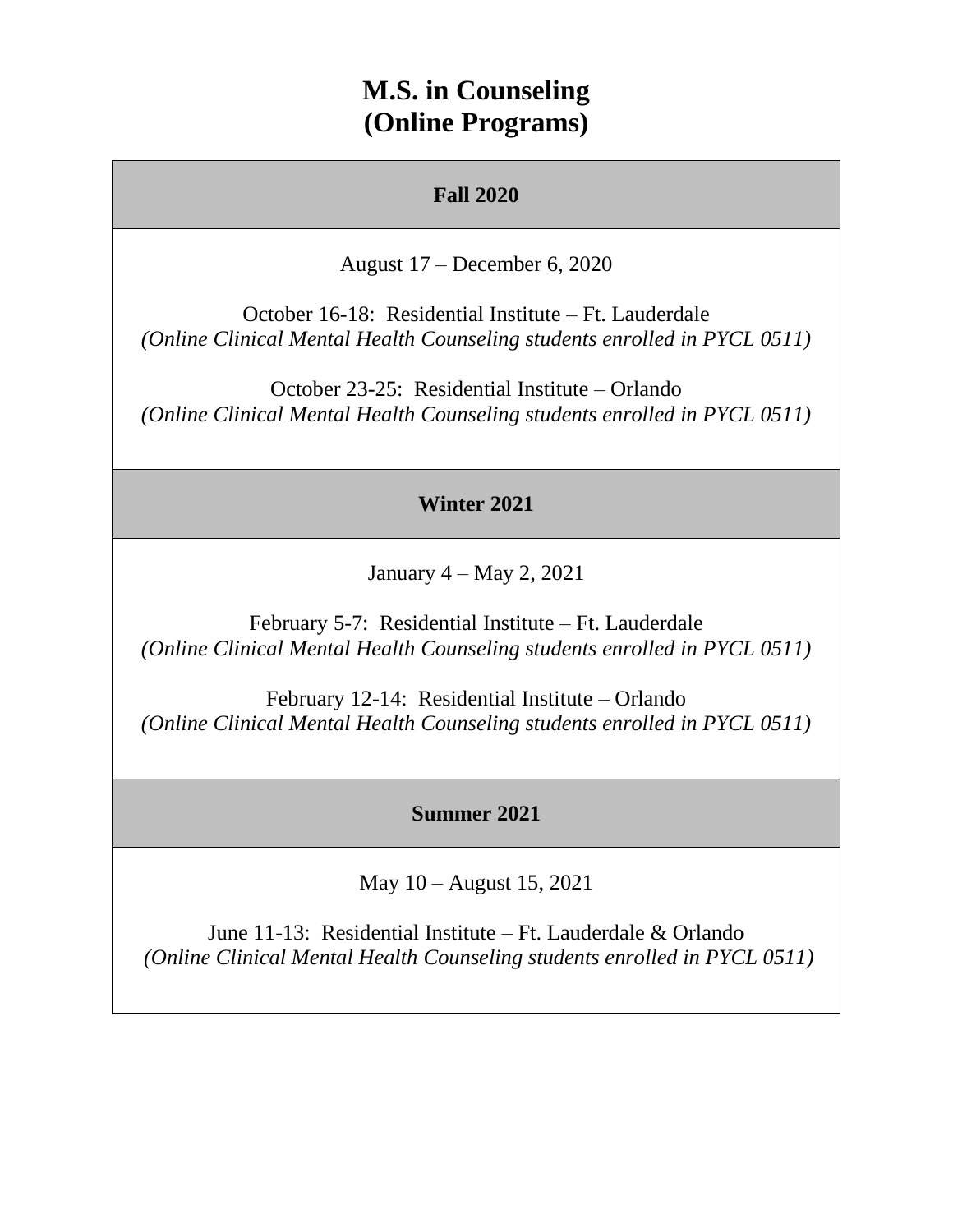# **M.S. in General Psychology M.S. in Forensic Psychology (Online Programs)**

| <b>Fall 2020</b>               |  |
|--------------------------------|--|
| August $17$ – December 6, 2020 |  |
| Winter 2021                    |  |
| January $4 - May\ 2, 2021$     |  |
| Summer 2021                    |  |
| May 10 – August 15, 2021       |  |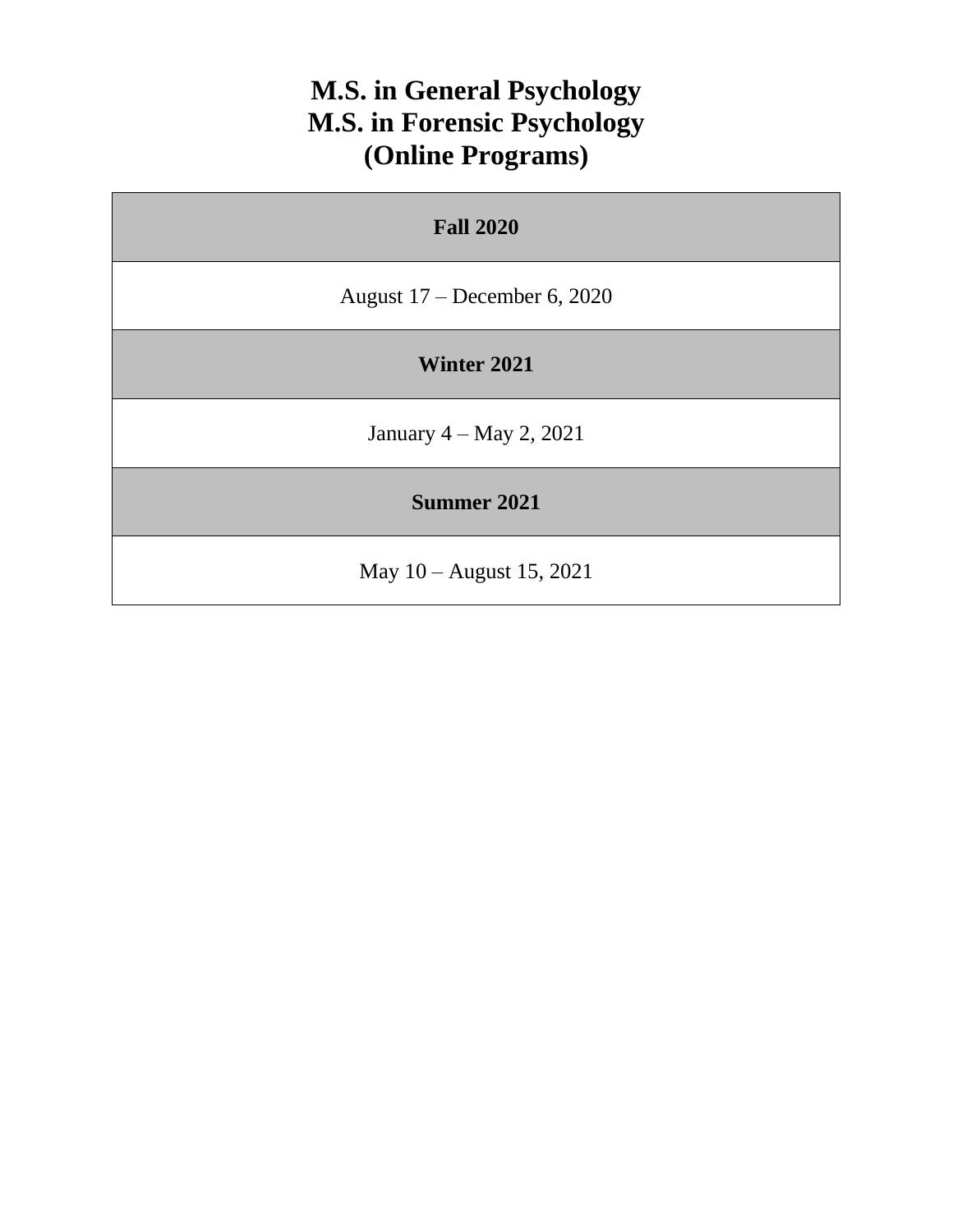# **Master's Programs in Clinical Mental Health Counseling and School Counseling Regional Campus Intensive Weekend Class Meeting Dates**

| <b>Fall 2020</b>                           |
|--------------------------------------------|
|                                            |
| Session I: August 17 – October 11          |
| September 11, 12, 13                       |
| October 9, 10, 11                          |
|                                            |
| <b>Session II: October 12 – December 6</b> |
| November 13, 14, 15                        |
| December 4, $5, 6$                         |
| <b>Winter 2021</b>                         |
| <b>Session I: January 4 – February 28</b>  |
| January 29, 30, 31                         |
| February 19, 20, 21                        |
|                                            |
| <b>Session II: March 8 – May 2</b>         |
| April 9, 10, 11                            |
| April 30, May 1, 2                         |
|                                            |
| <b>Summer 2021</b>                         |
| Session I: May 10 – June 27                |
| June 4, 5, 6                               |
| June 25, 26, 27                            |
| Session II: June $28 -$ August 15          |
| July 23, 24, 25                            |
|                                            |

August 13, 14, 15